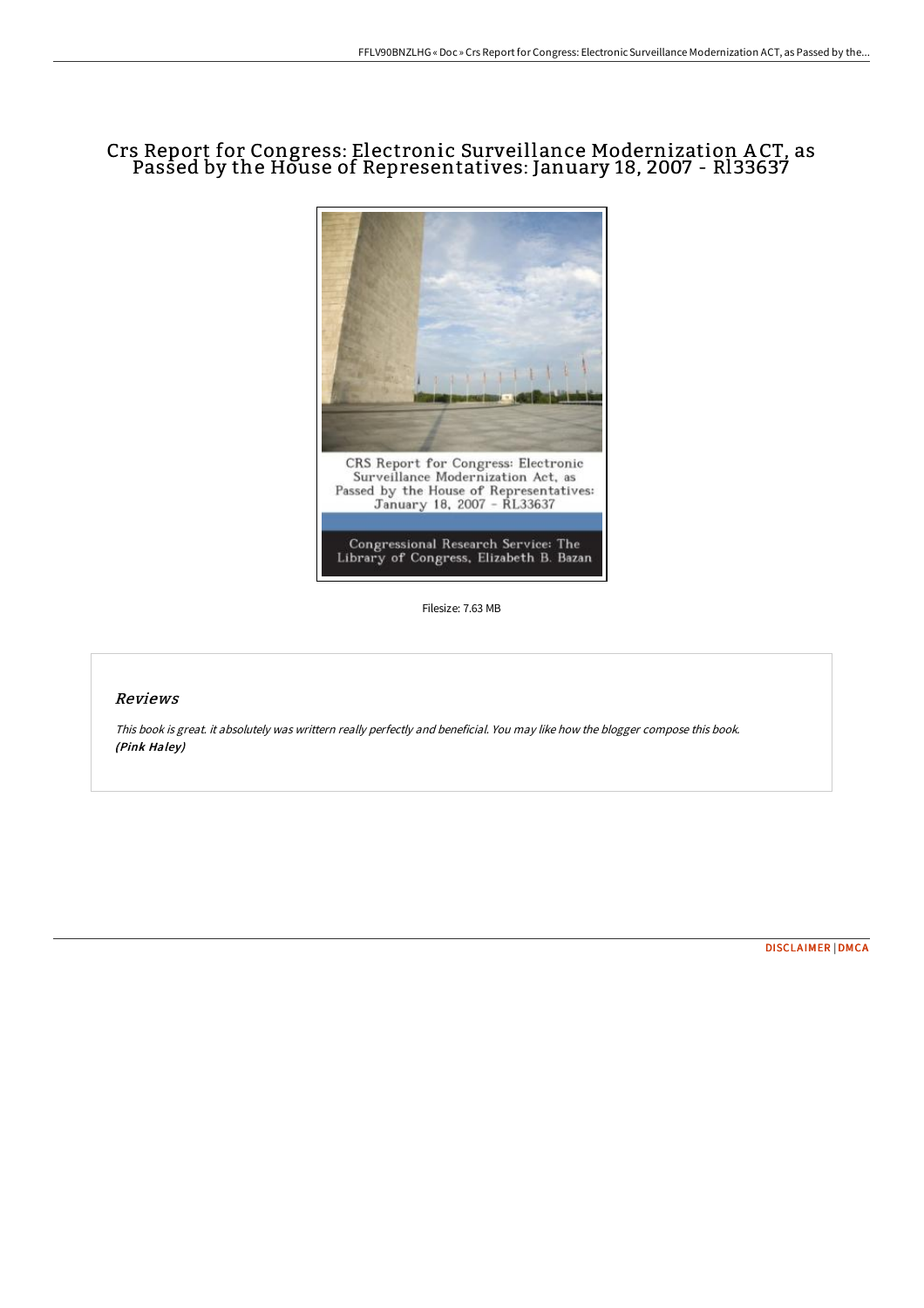## CRS REPORT FOR CONGRESS: ELECTRONIC SURVEILLANCE MODERNIZATION ACT, AS PASSED BY THE HOUSE OF REPRESENTATIVES: JANUARY 18, 2007 - RL33637



To read Crs Report for Congress: Electronic Surveillance Modernization ACT, as Passed by the House of Representatives: January 18, 2007 - RI33637 eBook, you should refer to the button below and save the document or gain access to additional information which are have conjunction with CRS REPORT FOR CONGRESS: ELECTRONIC SURVEILLANCE MODERNIZATION ACT, AS PASSED BY THE HOUSE OF REPRESENTATIVES: JANUARY 18, 2007 - RL33637 ebook.

Bibliogov, United States, 2013. Paperback. Book Condition: New. 246 x 189 mm. Language: English . Brand New Book \*\*\*\*\* Print on Demand \*\*\*\*\*.After the New York Times reported that the National Security Agency (NSA) was conducting a secret Terrorist Surveillance Program (TSP), a national debate emerged about whether the program was subject to the Foreign Intelligence Surveillance Act (FISA), whether the Administration needed additional authority to continue the program, and how and whether Congress should oversee the program. The TSP involved surveillance without a warrant or court order under FISA of international communications of persons within the United States, where one party to the communication is believed to be a member of al Qaeda, affiliated with al Qaeda, a member of an organization affiliated with al Qaeda, or working in support of al Qaeda. The Bush Administration asserted constitutional and statutory support for its program. While describing electronic surveillance under FISA as a valuable tool in combating terrorism, the Administration argued that it lacked the speed and agility to deal with such terrorists or terrorist groups. In a January 17, 2007, letter to Chairman Leahy and Senator Specter of the Senate Judiciary Committee, Attorney General Gonzales advised them that, on January 10, 2007, a Foreign Intelligence Surveillance Court (FISC) judge issued orders authorizing the Government to target for collection international communications into .

 $\sqrt{2}$ Read Crs Report for Congress: Electronic Surveillance Modernization ACT, as Passed by the House of [Representatives:](http://digilib.live/crs-report-for-congress-electronic-surveillance-.html) January 18, 2007 - Rl33637 Online

Download PDF Crs Report for Congress: Electronic Surveillance Modernization ACT, as Passed by the House of [Representatives:](http://digilib.live/crs-report-for-congress-electronic-surveillance-.html) January 18, 2007 - RI33637